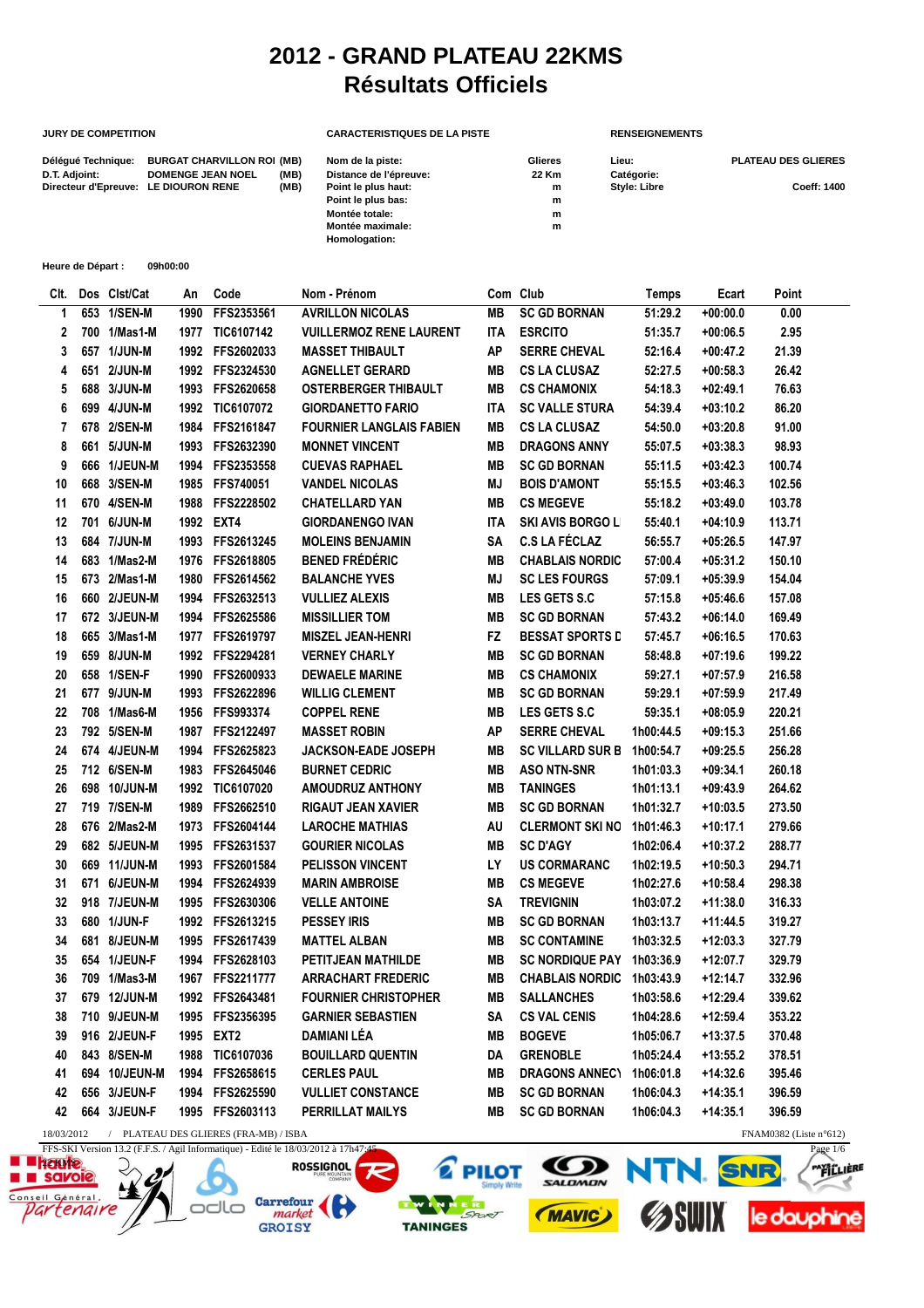| CIt.           |     | Dos Clst/Cat  | An   | Code                                                                               | Nom - Prénom                   |           | Com Club                | <b>Temps</b> | Ecart                                                                                                                                                                                                                                | Point                            |
|----------------|-----|---------------|------|------------------------------------------------------------------------------------|--------------------------------|-----------|-------------------------|--------------|--------------------------------------------------------------------------------------------------------------------------------------------------------------------------------------------------------------------------------------|----------------------------------|
| 44             | 707 | 3/Mas2-M      | 1973 | FFS2212781                                                                         | <b>JOSSERAND ALEXIS</b>        | SA        | <b>BAUGES SKI NORD</b>  | 1h06:04.9    | $+14:35.7$                                                                                                                                                                                                                           | 396.86                           |
| 45             |     | 853 4/Mas1-M  | 1977 | TIC6107029                                                                         | <b>BERNARD-GRANGER FABRICE</b> | <b>AP</b> | LE SAPPEY EN CH/        | 1h06:29.6    | +15:00.4                                                                                                                                                                                                                             | 408.05                           |
| 46             |     | 716 11/JEUN-M | 1994 | FFS2356773                                                                         | <b>MOYNE ARTHUR</b>            | <b>SA</b> | <b>CS VAL CENIS</b>     | 1h07:20.0    | +15:50.8                                                                                                                                                                                                                             | 430.89                           |
| 47             |     | 847 4/Mas2-M  | 1976 | <b>TIC6107034</b>                                                                  | <b>BOUBAAYA MADJID</b>         | DA        | <b>VOIRON</b>           | 1h07:26.2    | $+15:57.0$                                                                                                                                                                                                                           | 433.70                           |
| 48             |     | 920 5/JEUN-F  | 1994 | <b>FFS2627143</b>                                                                  | <b>LACROIX NAOMI</b>           | DA        | <b>SNB CHAMROUS</b>     | 1h07:27.5    | $+15:58.3$                                                                                                                                                                                                                           | 434.29                           |
| 49             |     | 883 1/Mas4-M  | 1966 | TIC6107144                                                                         | <b>VUILLET ETIENNE</b>         | MВ        | <b>SCN PAYS ROCHOL</b>  | 1h07:33.6    | +16:04.4                                                                                                                                                                                                                             | 437.06                           |
| 50             |     | 892 13/JUN-M  | 1993 | TIC6107123                                                                         | <b>RAY THEO</b>                | SUI       | <b>STELLA ALPINA</b>    | 1h07:34.5    | $+16:05.3$                                                                                                                                                                                                                           | 437.47                           |
| 51             |     | 812 2/Mas3-M  |      | 1967 FFS11271875                                                                   | <b>DUMONTEIL ERIC</b>          | MВ        | <b>VALLEIRY</b>         | 1h07:38.0    | $+16:08.8$                                                                                                                                                                                                                           | 439.05                           |
| 52             |     | 691 5/Mas1-M  |      | 1981 FFS930123                                                                     | <b>PESSAY NICOLAS</b>          | MВ        | <b>SC GD BORNAN</b>     |              |                                                                                                                                                                                                                                      | 446.94                           |
|                |     |               |      |                                                                                    |                                |           |                         | 1h07:55.4    | +16:26.2                                                                                                                                                                                                                             |                                  |
| 53             |     | 745 2/Mas4-M  |      | 1962 LCN11264575                                                                   | <b>DESUZINGE PASCAL</b>        | MВ        | LE LYAUD                | 1h07:56.8    | +16:27.6                                                                                                                                                                                                                             | 447.57                           |
| 54             |     | 720 14/JUN-M  | 1993 | FFS2657816                                                                         | <b>HUMBERT DAMIEN</b>          | MJ        | <b>FFS</b>              | 1h08:03.1    | $+16:33.9$                                                                                                                                                                                                                           | 450.43                           |
| 55             |     | 746 1/Mas5-M  | 1959 | LCN11308548                                                                        | <b>RIGAUT JEAN-LUC</b>         | MВ        | <b>MAIRIE ANNECY</b>    | 1h08:24.0    | +16:54.8                                                                                                                                                                                                                             | 459.90                           |
| 56             |     | 897 2/Mas6-M  | 1955 | LCN11296913                                                                        | <b>CUSIN PIERRE</b>            | MВ        | <b>DRAGONS ANNECY</b>   | 1h08:27.2    | +16:58.0                                                                                                                                                                                                                             | 461.35                           |
| 57             |     | 722 6/Mas1-M  |      | 1977 FFS2613575                                                                    | <b>DELAYE MIKAËL</b>           | SA        | <b>CESN REVARD</b>      | 1h08:46.7    | $+17:17.5$                                                                                                                                                                                                                           | 470.19                           |
| 58             |     | 667 2/SEN-F   | 1991 | FFS2616714                                                                         | <b>BERTRAND MELLIE</b>         | <b>AP</b> | <b>SC QUEYRAS</b>       | 1h08:50.1    | +17:20.9                                                                                                                                                                                                                             | 471.73                           |
| 59             |     | 750 3/Mas3-M  | 1967 | LCN11325983                                                                        | <b>CHYPRE VINCENT</b>          | <b>MB</b> | <b>LE SAPPEY</b>        | 1h09:06.8    | $+17:37.6$                                                                                                                                                                                                                           | 479.30                           |
| 60             |     | 870 4/Mas3-M  | 1968 | TIC6107022                                                                         | <b>AUBRY ERIC</b>              | MВ        | <b>MONTAGNY LES L/</b>  | 1h09:16.5    | +17:47.3                                                                                                                                                                                                                             | 483.69                           |
| 61             |     | 761 9/SEN-M   | 1984 | TIC6107089                                                                         | <b>LECOMPTE YANIS</b>          | MВ        | <b>CORNIER</b>          | 1h09:21.0    | $+17:51.8$                                                                                                                                                                                                                           | 485.73                           |
| 62             |     | 779 3/Mas4-M  | 1965 | TIC6107132                                                                         | <b>SEGAY PHILIPPE</b>          | MВ        | <b>ALBY / CHERAN</b>    | 1h09:38.8    | +18:09.6                                                                                                                                                                                                                             | 493.80                           |
| 63             |     | 899 3/SEN-F   |      | 1991 TIC6107130                                                                    | <b>SALVAGGIO CHLOE</b>         | AP        | <b>ST JAFFREY</b>       | 1h09:42.1    | +18:12.9                                                                                                                                                                                                                             | 495.29                           |
| 64             |     | 845 10/SEN-M  |      | 1982 TIC6107035                                                                    | <b>BOUILLARD GAETAN</b>        | DA        | <b>GRENOBLE</b>         | 1h09:43.6    | +18:14.4                                                                                                                                                                                                                             | 495.97                           |
|                |     |               |      |                                                                                    |                                |           |                         |              |                                                                                                                                                                                                                                      |                                  |
| 65             |     | 911 5/Mas2-M  |      | 1975 TIC6107143                                                                    | <b>VUILLET BERTRAND</b>        | MВ        | <b>GRAND-BORNAND</b>    | 1h09:44.5    | $+18:15.3$                                                                                                                                                                                                                           | 496.38                           |
| 66             |     | 793 11/SEN-M  | 1990 | TIC6107032                                                                         | <b>BONNET CYRILLE</b>          | MВ        | <b>HABERE-POCHE</b>     | 1h10:15.1    | +18:45.9                                                                                                                                                                                                                             | 510.25                           |
| 67             |     | 731 2/Mas5-M  | 1957 | <b>FFS993370</b>                                                                   | <b>KOEGLER BRUNO</b>           | MВ        | LES GETS S.C            | 1h10:33.0    | +19:03.8                                                                                                                                                                                                                             | 518.36                           |
| 68             |     | 714 12/JEUN-M |      | 1995 FFS2632387                                                                    | <b>LAVOREL JOHANY</b>          | MВ        | <b>DRAGONS ANNY</b>     | 1h11:20.2    | +19:51.0                                                                                                                                                                                                                             | 539.75                           |
| 69             |     | 825 13/JEUN-M |      | 1995 LCN11276353                                                                   | <b>ROY THEO</b>                | MВ        | <b>CNG GLIERES</b>      | 1h11:21.8    | +19:52.6                                                                                                                                                                                                                             | 540.48                           |
| 70             |     | 877 3/Mas5-M  | 1957 | LCN11330992                                                                        | <b>JEUNET DIDIER</b>           | MВ        | <b>CRAN GEVRIER</b>     | 1h11:28.1    | +19:58.9                                                                                                                                                                                                                             | 543.33                           |
| 71             |     | 773 4/Mas4-M  | 1964 | <b>TIC6107120</b>                                                                  | PIERREL THIERRY                | MВ        | <b>LE GRAND BORNAI</b>  | 1h11:32.2    | $+20:03.0$                                                                                                                                                                                                                           | 545.19                           |
| 72             |     | 727 4/Mas5-M  | 1960 | FFS2622753                                                                         | <b>BRUNIER JEAN-MARC</b>       | MВ        | <b>RANDONNEURS DL</b>   | 1h11:44.0    | $+20:14.8$                                                                                                                                                                                                                           | 550.54                           |
| 73             |     | 696 4/SEN-F   |      | 1986 FFS2262538                                                                    | <b>DREVET NADEGE</b>           | MВ        | <b>SCNP ROCHOIS</b>     | 1h12:09.5    | $+20:40.3$                                                                                                                                                                                                                           | 562.09                           |
| 74             |     | 724 1/Mas4-F  | 1965 | FFS2621307                                                                         | <b>GIRY SYLVIE</b>             | SΑ        | <b>CS LA FECLAZ</b>     | 1h12:12.1    | +20:42.9                                                                                                                                                                                                                             | 563.27                           |
| 75             |     | 723 5/Mas4-M  | 1965 | FFS2620235                                                                         | <b>PIEPENBRING JACQUES</b>     | DA        | <b>SN CHARTROUS</b>     | 1h12:39.2    | $+21:10.0$                                                                                                                                                                                                                           | 575.55                           |
|                |     | 851 7/Mas1-M  |      |                                                                                    |                                |           | <b>MERCURY</b>          |              |                                                                                                                                                                                                                                      |                                  |
| 76             |     |               | 1981 | TIC6107061                                                                         | <b>ERRAUD PHILIPPE</b>         | SΑ        |                         | 1h12:59.9    | +21:30.7                                                                                                                                                                                                                             | 584.93                           |
| 77             |     | 914 6/Mas4-M  | 1965 | TIC6107146                                                                         | <b>ZOUIGH MARC</b>             | SUI       | <b>STELLA ALPINA</b>    | 1h13:01.1    | +21:31.9                                                                                                                                                                                                                             | 585.48                           |
| 78             |     | 738 5/Mas5-M  | 1961 | LCN11296580                                                                        | <b>PELISSON MARC</b>           | LY        | US CORMARANCHI          | 1h13:04.7    | $+21:35.5$                                                                                                                                                                                                                           | 587.11                           |
| 79             |     | 821 7/Mas4-M  | 1964 | FFS2178955                                                                         | <b>POIROT THIERRY</b>          | MВ        | <b>SKI CLUB LA CHAP</b> | 1h13:30.0    | $+22:00.8$                                                                                                                                                                                                                           | 598.58                           |
| 80             |     | 919 5/SEN-F   |      | 1987 TIC6107382                                                                    | <b>MOLLARD AUDREY</b>          | SΑ        | <b>COGNIN</b>           | 1h13:37.5    | $+22:08.3$                                                                                                                                                                                                                           | 601.97                           |
| 81             |     | 726 14/JEUN-M |      | 1994 FFS2664441                                                                    | <b>VAUTEY CLEMENT</b>          | MВ        | <b>SC BELLEVAUX</b>     | 1h13:39.2    | +22:10.0                                                                                                                                                                                                                             | 602.75                           |
| 82             |     | 757 6/Mas5-M  |      | 1958 TIC6107024                                                                    | <b>AYMOZ GILBERT</b>           | DA        | <b>VILLARD BONNOT</b>   | 1h13:43.9    | +22:14.7                                                                                                                                                                                                                             | 604.88                           |
| 83             |     | 715 6/Mas2-M  |      | 1973 FFS2281064                                                                    | <b>PIQUOT SYLVAIN</b>          | MВ        | <b>ST JEAN SIXT</b>     | 1h13:48.6    | $+22:19.4$                                                                                                                                                                                                                           | 607.01                           |
| 84             |     | 907 8/Mas1-M  | 1979 | <b>TIC6107138</b>                                                                  | THIERS COME                    | SA        | <b>CREST VOLAND</b>     | 1h14:00.3    | $+22:31.1$                                                                                                                                                                                                                           | 612.31                           |
| 85             |     | 895 5/Mas3-M  |      | 1970 TIC6107080                                                                    | <b>JOSSERAND CHRISTOPHE</b>    | MВ        | <b>THONES</b>           | 1h14:02.5    | $+22:33.3$                                                                                                                                                                                                                           | 613.30                           |
| 86             |     | 783 6/SEN-F   | 1986 | <b>TIC6107086</b>                                                                  | <b>LAMOISE ELODIE</b>          | ΜJ        | <b>LONGCHAUMOIS</b>     | 1h14:03.5    | $+22:34.3$                                                                                                                                                                                                                           | 613.76                           |
| 87             |     | 874 15/JEUN-M |      | 1994 TIC6107073                                                                    | <b>GROS CLEMENT</b>            | MВ        | <b>POISY</b>            | 1h14:19.7    | $+22:50.5$                                                                                                                                                                                                                           | 621.10                           |
|                |     |               |      |                                                                                    |                                |           |                         |              |                                                                                                                                                                                                                                      |                                  |
| 88             |     | 743 12/SEN-M  |      | 1983 TIC6107125                                                                    | <b>REZVOY REMI</b>             | MВ        | <b>PRINGY</b>           | 1h14:27.5    | $+22:58.3$                                                                                                                                                                                                                           | 624.63                           |
| 89             |     | 799 16/JEUN-M |      | 1995 FFS11270821                                                                   | <b>HENRY MATHYEU</b>           | MВ        | <b>CN GLIERES</b>       | 1h14:39.5    | $+23:10.3$                                                                                                                                                                                                                           | 630.07                           |
| 90             |     | 690 6/JEUN-F  |      | 1995 FFS2635669                                                                    | <b>TAUVRON LUCIE</b>           | MВ        | <b>SC CONTAMINE</b>     | 1h14:58.5    | $+23:29.3$                                                                                                                                                                                                                           | 638.68                           |
| 91             |     | 713 7/SEN-F   |      | 1986 FFS2660582                                                                    | <b>BAQUE MAITANE</b>           | MВ        | <b>DRAGONS ANNY</b>     | 1h15:12.1    | +23:42.9                                                                                                                                                                                                                             | 644.85                           |
| 92             |     | 693 8/SEN-F   |      | 1983 FFS2657347                                                                    | <b>METRAL AURORE</b>           | MВ        | <b>CS VILLAZ</b>        | 1h15:13.2    | $+23:44.0$                                                                                                                                                                                                                           | 645.35                           |
| 93             |     | 795 6/Mas3-M  |      | 1971 TIC6107100                                                                    | <b>MERMIER DAMIEN</b>          | MВ        | <b>FRANGY</b>           | 1h15:21.0    | $+23:51.8$                                                                                                                                                                                                                           | 648.88                           |
| 94             |     | 689 17/JEUN-M |      | 1994 FFS2326045                                                                    | <b>DURIEZ DIMITRI</b>          | SΑ        | <b>CS VAL CENIS</b>     | 1h15:26.1    | $+23:56.9$                                                                                                                                                                                                                           | 651.19                           |
| 95             |     | 751 3/Mas6-M  |      | 1955 LCN11326367                                                                   | <b>GAGNEUX JOEL</b>            | MВ        | <b>LES BRASSES</b>      | 1h15:33.6    | $+24:04.4$                                                                                                                                                                                                                           | 654.59                           |
| 96             |     | 893 13/SEN-M  |      | 1986 TIC6107140                                                                    | <b>TSIKIS PIERRE</b>           | ΟU        | <b>VILLEBERNIER</b>     | 1h15:42.2    | $+24:13.0$                                                                                                                                                                                                                           | 658.49                           |
| 97             |     | 871 9/Mas1-M  |      | 1977 TIC6107070                                                                    | <b>GARDIN DAVID</b>            | MВ        | <b>CRAN GEVRIER</b>     | 1h15:51.9    | +24:22.7                                                                                                                                                                                                                             | 662.88                           |
| 98             |     | 813 7/Mas5-M  |      | 1959 FFS2614371                                                                    | PERSICOT CHRISTIAN             | LY        | <b>SC LOMPNES</b>       | 1h16:24.8    | $+24:55.6$                                                                                                                                                                                                                           | 677.79                           |
| 99             |     | 735 4/Mas6-M  |      | 1955 FFS2660075                                                                    | <b>CAEN PHILIPPE</b>           | MВ        | <b>DRAGONS ANNY</b>     | 1h16:25.9    | $+24:56.7$                                                                                                                                                                                                                           | 678.29                           |
| 18/03/2012     |     |               |      | / PLATEAU DES GLIERES (FRA-MB) / ISBA                                              |                                |           |                         |              |                                                                                                                                                                                                                                      | FNAM0382 (Liste $n^{\circ}612$ ) |
|                |     |               |      | FFS-SKI Version 13.2 (F.F.S. / Agil Informatique) - Edité le 18/03/2012 à 17h47;45 |                                |           |                         |              |                                                                                                                                                                                                                                      | Page $2/6$                       |
| <b>RATTLES</b> |     | $\bigcap$     |      |                                                                                    |                                |           | $\sqrt{2}$              |              | <b>Contract Contract Contract Contract Contract Contract Contract Contract Contract Contract Contract Contract Contract Contract Contract Contract Contract Contract Contract Contract Contract Contract Contract Contract Contr</b> | $\overline{\phantom{a}}$         |

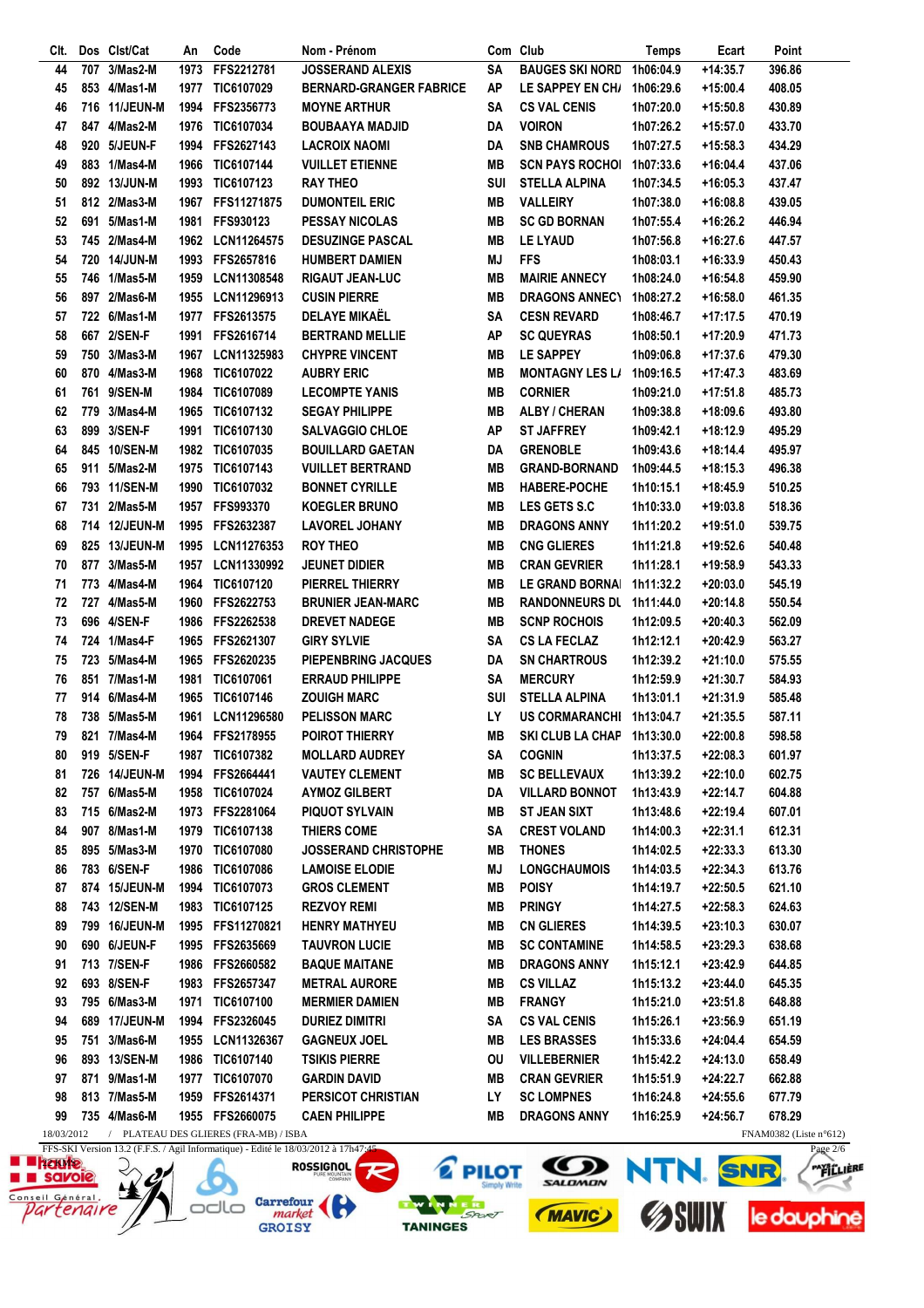| Clt.       |     | Dos Clst/Cat  | An   | Code                                  | Nom - Prénom                 |            | Com Club                  | Temps     | Ecart      | Point                  |
|------------|-----|---------------|------|---------------------------------------|------------------------------|------------|---------------------------|-----------|------------|------------------------|
| 100        | 823 | 8/Mas5-M      | 1958 | TIC6107047                            | <b>CHARVIN RENE</b>          | <b>SA</b>  | <b>CHAMBERY</b>           | 1h16:33.8 | $+25:04.6$ | 681.87                 |
| 101        |     | 737 8/Mas4-M  | 1965 | FFS2638515                            | <b>BOUSQUET CÉDRIC</b>       | MВ         | <b>SC NORDIQUE PAY</b>    | 1h16:42.2 | $+25:13.0$ | 685.68                 |
| 102        |     | 675 2/JUN-F   | 1992 | FFS2620232                            | <b>BEGHEIN MARINE</b>        | <b>MB</b>  | <b>SC CONTAMINE</b>       | 1h16:53.1 | $+25:23.9$ | 690.62                 |
| 103        |     | 685 7/JEUN-F  |      | 1995 FFS2638114                       | <b>GOSSET AURELIE</b>        | MВ         | SC NORDIQUE PAY 1h16:53.5 |           | $+25:24.3$ | 690.80                 |
| 104        |     | 837 7/Mas3-M  | 1969 | <b>TIC6107066</b>                     | <b>FROIDURE CYRILLE</b>      | MВ         | SCN PAYS ROCHOL 1h17:13.7 |           | +25:44.5   | 699.95                 |
| 105        |     | 785 9/Mas4-M  | 1966 | FFS11279441                           | <b>DUCASTEL VINCENT</b>      | MВ         | <b>CLUB NORDIQUE D</b>    | 1h17:28.8 | $+25:59.6$ | 706.80                 |
| 106        |     | 849 1/Mas7-M  | 1950 | FFS11307595                           | <b>CORCELLE VINCENT</b>      | MJ         | SKI CLUB DE LA V/         | 1h18:42.2 | $+27:13.0$ | 740.06                 |
| 107        |     | 732 10/Mas1-M | 1977 | FFS2662056                            | <b>BERGER MICHAEL</b>        | DA         | <b>EGREVE NORDI</b>       | 1h18:42.7 | $+27:13.5$ | 740.29                 |
|            |     |               |      |                                       | <b>LEMENNICIER YVES</b>      |            |                           |           |            |                        |
| 108        |     | 786 10/Mas4-M | 1966 | <b>TIC6107092</b>                     |                              | <b>MB</b>  | <b>SALLANCHES</b>         | 1h18:49.8 | $+27:20.6$ | 743.51                 |
| 109        |     | 741 11/Mas4-M |      | 1962 LCN11273957                      | <b>BIEHLER DIDIER</b>        | MJ         | <b>SC BOIS D'AMONT</b>    | 1h19:46.0 | $+28:16.8$ | 768.98                 |
| 110        |     | 706 9/SEN-F   |      | 1990 FFS2322731                       | <b>JEANNIN AURÉLIE</b>       | MJ         | <b>ENTENTE SPORTIV</b>    | 1h19:57.0 | +28:27.8   | 773.96                 |
| 111        |     | 729 2/Mas7-M  | 1950 | FFS2218777                            | <b>ROZE CHRISTIAN</b>        | <b>SA</b>  | <b>BAUGES SN</b>          | 1h19:59.6 | $+28:30.4$ | 775.14                 |
| 112        |     | 815 11/Mas1-M | 1980 | TIC6107046                            | <b>CHAPEL MAXIME</b>         | DA         | <b>SAINT-ISMIER</b>       | 1h20:26.6 | $+28:57.4$ | 787.38                 |
| 113        |     | 725 7/Mas2-M  |      | 1976 FFS2657324                       | <b>MILLI LAURENT</b>         | ΜV         | <b>ASCH STRASBO</b>       | 1h20:49.5 | $+29:20.3$ | 797.75                 |
| 114        |     | 781 12/Mas4-M | 1964 | TIC6107136                            | SYLVESTRE-BARON BERNARD      | MВ         | <b>LA ROCHE SUR FO</b>    | 1h21:20.9 | $+29:51.7$ | 811.98                 |
| 115        |     | 721 2/Mas4-F  | 1966 | FFS2654863                            | <b>COMAS FLORENCE</b>        | SΑ         | <b>CN REVARD</b>          | 1h21:23.2 | +29:54.0   | 813.03                 |
| 116        |     | 848 5/Mas6-M  | 1952 | FFS11268120                           | <b>CLAVEL MICHEL</b>         | MВ         | <b>DRAGONS ANNECY</b>     | 1h21:28.5 | $+29:59.3$ | 815.43                 |
| 117        |     | 794 10/SEN-F  |      | 1982 TIC6107033                       | <b>BONY ELISE</b>            | MВ         | <b>PRINGY</b>             | 1h21:54.4 | +30:25.2   | 827.17                 |
| 118        |     | 889 14/SEN-M  | 1983 | TIC6107141                            | <b>ULRICH TIM</b>            | MВ         | <b>ASPTT ANNECY</b>       | 1h22:05.6 | $+30:36.4$ | 832.24                 |
| 119        |     | 756 6/Mas6-M  | 1954 | FFS2660979                            | <b>MAXENTI JEAN-CHARLES</b>  | MВ         | <b>CN GLIERES</b>         | 1h22:18.8 | $+30:49.6$ | 838.22                 |
| 120        |     | 816 1/Mas8-M  | 1946 | LCN11268767                           | <b>VIENNET NOEL</b>          | MJ         | <b>CSR PONTARLIER</b>     | 1h22:25.5 | $+30:56.3$ | 841.26                 |
| 121        |     | 915 9/Mas5-M  | 1961 | EXT1                                  | <b>CESNE THIERRY</b>         | LY         | <b>SEGNY</b>              | 1h22:36.8 | +31:07.6   | 846.38                 |
| 122        |     | 796 10/Mas5-M | 1958 | FFS2606084                            | <b>GIROD PHILIPPE</b>        | MВ         | <b>SC GD BORNAN</b>       | 1h22:39.3 | +31:10.1   | 847.51                 |
| 123        |     | 898 13/Mas4-M | 1964 | TIC6107081                            | JOSSERAND JEAN-YVES          | MВ         | <b>ANNECY LE VIEUX</b>    | 1h22:49.2 | $+31:20.0$ | 852.00                 |
| 124        |     | 760 8/Mas3-M  |      | TIC6107088                            | LE FUR REMI                  | MВ         | <b>ENTREMONT</b>          |           |            |                        |
|            |     |               | 1970 |                                       |                              |            |                           | 1h22:56.5 | $+31:27.3$ | 855.31                 |
| 125        |     | 913 3/Mas7-M  | 1951 | EXT <sub>5</sub>                      | <b>KACIEL DIDIER</b>         | DA         | <b>VIF</b>                | 1h23:15.2 | +31:46.0   | 863.78                 |
| 126        |     | 887 14/Mas4-M | 1966 | <b>TIC6107076</b>                     | <b>HALLUIN PHILIPPE</b>      | AP         | ST ETIENNE EN DE          | 1h23:44.6 | $+32:15.4$ | 877.11                 |
| 127        |     | 833 7/Mas6-M  | 1952 | <b>LCN1128357</b>                     | <b>BOURRIEN GERARD</b>       | MВ         | <b>DRAGONS ANNECY</b>     | 1h23:48.7 | $+32:19.5$ | 878.97                 |
| 128        |     | 864 15/Mas4-M |      | 1962 TIC6107068                       | <b>FUGIER GILLES</b>         | DA         | <b>ECHIROLLES</b>         | 1h24:02.1 | +32:32.9   | 885.04                 |
| 129        |     | 901 11/Mas5-M | 1959 | FFS2179574                            | <b>BONNET PIERRE</b>         | MВ         | <b>A.S. HABERE-POCI</b>   | 1h24:05.5 | $+32:36.3$ | 886.58                 |
| 130        |     | 787 4/Mas7-M  | 1951 | TIC6107093                            | <b>MAION SERGE</b>           | MВ         | <b>ALLINGES</b>           | 1h24:19.1 | $+32:49.9$ | 892.74                 |
| 131        |     | 686 8/JEUN-F  | 1995 | FFS2614126                            | <b>CERDAN MAËLLE</b>         | LY         | <b>CORMARANCHE EI</b>     | 1h24:22.9 | $+32:53.7$ | 894.46                 |
| 132        |     | 730 11/SEN-F  | 1987 | FFS2660646                            | <b>COQUILLET LAURA</b>       | SΑ         | <b>CN REVARD</b>          | 1h24:30.0 | $+33:00.8$ | 897.68                 |
| 133        |     | 808 16/Mas4-M | 1962 | TIC6107043                            | <b>CARDINAL FREDERIC</b>     | MВ         | <b>METZ-TESSY</b>         | 1h24:37.6 | $+33:08.4$ | 901.13                 |
| 134        |     | 764 5/Mas7-M  | 1949 | TIC6107101                            | <b>MISSE EVALD</b>           | <b>SA</b>  | <b>BRISON ST INNOCE</b>   | 1h24:41.7 | $+33:12.5$ | 902.98                 |
| 135        |     | 759 12/Mas5-M | 1961 | TIC6107094                            | <b>MANNAZ JEAN-MICHEL</b>    | MВ         | <b>RANDO CHERAN</b>       | 1h24:56.1 | $+33:26.9$ | 909.51                 |
| 136        |     | 865 12/SEN-F  |      | 1982 TIC6107095                       | <b>MANSEY-CHENEVAL MARIE</b> | MВ         | <b>DRAGONS ANNY</b>       | 1h25:05.5 | $+33:36.3$ | 913.77                 |
| 137        |     | 817 12/Mas1-M |      | 1978 TIC6107048                       | <b>CHATELAIN CÉDRIC</b>      | MВ         | THORENS GLIERES 1h25:16.4 |           | $+33:47.2$ | 918.71                 |
| 138        | 841 | 8/Mas2-M      |      | 1976 TIC6107057                       | <b>DRÉAN JEAN-MARC</b>       | MВ         | THORENS GLIÈRES 1h25:19.5 |           | $+33:50.3$ | 920.12                 |
| 139        |     | 754 17/Mas4-M |      | 1962 TIC6107021                       | <b>ANSELME CHRISTIAN</b>     | MВ         | <b>THORENS</b>            | 1h25:29.9 | $+34:00.7$ | 924.83                 |
| 140        |     | 881 8/Mas6-M  | 1956 | LCN11322191                           | <b>ULRICH ALAIN</b>          | MВ         | <b>ASPTT ANNECY</b>       | 1h25:37.1 | $+34:07.9$ | 928.09                 |
|            |     |               |      |                                       |                              |            |                           |           |            |                        |
| 141        |     | 872 13/SEN-F  |      | 1983 TIC6107103                       | <b>MOULIN MARINA</b>         | <b>SUI</b> | <b>VOLLÈGES</b>           | 1h25:39.4 | $+34:10.2$ | 929.13                 |
| 142        |     | 912 13/Mas1-M | 1980 | <b>TIC6107084</b>                     | <b>JOURNET DILAN</b>         | LY         | <b>PERREX</b>             | 1h25:47.8 | $+34:18.6$ | 932.94                 |
| 143        |     | 805 9/Mas2-M  |      | 1975 TIC6107112                       | PERNOLLET CYRIL              | MВ         | PETIT BORNAND LI          | 1h26:23.8 | $+34:54.6$ | 949.26                 |
| 144        |     | 826 14/Mas1-M |      | 1980 TIC6107055                       | <b>DESAULES MARC</b>         | SUI        | <b>STELLA ALPINA</b>      | 1h27:07.5 | $+35:38.3$ | 969.06                 |
| 145        |     | 803 15/SEN-M  |      | 1985 TIC6107109                       | <b>NINET JULIEN</b>          | MВ         | <b>ANNECY LE VIEUX</b>    | 1h27:59.3 | $+36:30.1$ | 992.54                 |
| 146        |     | 904 10/Mas2-M |      | 1972 TIC6107135                       | <b>STEMBERT OLIVIER</b>      | MВ         | <b>VILLAZ</b>             | 1h28:14.2 | $+36:45.0$ | 999.29                 |
| 147        |     | 908 1/Mas3-F  | 1970 | <b>TIC6107139</b>                     | <b>TOURANCHE DELPHINE</b>    | MВ         | <b>SAINT GERVAIS LE</b>   | 1h28:18.4 | $+36:49.2$ | 1001.19                |
| 148        |     | 771 18/JEUN-M |      | 1994 TIC6107117                       | <b>PETIOT MIKAEL</b>         | MВ         | <b>THORENS</b>            | 1h28:21.4 | $+36:52.2$ | 1002.55                |
| 149        |     | 829 11/Mas2-M |      | 1972 FFS11263134                      | <b>BETEMPS PHILIPPE</b>      | MВ         | DRAGONS ANNEC\ 1h28:45.1  |           | $+37:15.9$ | 1013.29                |
| 150        |     | 869 12/Mas2-M |      | 1973 TIC6107099                       | <b>MERLEN MICHAEL</b>        | MВ         | <b>LA ROCHE SUR FO</b>    | 1h28:45.6 | $+37:16.4$ | 1013.52                |
| 151        |     | 774 15/JUN-M  |      | 1993 TIC6107121                       | <b>PRATTER ARMAND</b>        | MВ         | <b>MEYTHET</b>            | 1h28:57.3 | +37:28.1   | 1018.82                |
| 152        |     | 728 1/Mas5-F  |      | 1958 FFS2660698                       | <b>CHANTELOT MARTINE</b>     | MВ         | <b>CNG</b>                | 1h29:05.8 | $+37:36.6$ | 1022.67                |
| 153        |     | 811 3/JUN-F   |      | 1992 FFS11284692                      | <b>BRUNIER CLOÉ-SALOMÉ</b>   | MВ         | <b>LES RANDONNEUR</b>     | 1h29:18.8 | $+37:49.6$ | 1028.56                |
| 154        |     | 905 16/SEN-M  |      | 1989 FFS11272820                      | <b>VENCHIARUTTI VINCENT</b>  | DA         | <b>GRENOBLE</b>           | 1h29:22.0 | $+37:52.8$ | 1030.01                |
| 155        |     | 880 18/Mas4-M |      | 1963 FFS11268125                      | <b>TOGNET-BRUCHET HERVE</b>  | MВ         | <b>SILLINGY</b>           | 1h29:24.7 | $+37:55.5$ | 1031.24                |
| 18/03/2012 |     |               |      | / PLATEAU DES GLIERES (FRA-MB) / ISBA |                              |            |                           |           |            | FNAM0382 (Liste n°612) |
|            |     |               |      |                                       |                              |            |                           |           |            |                        |

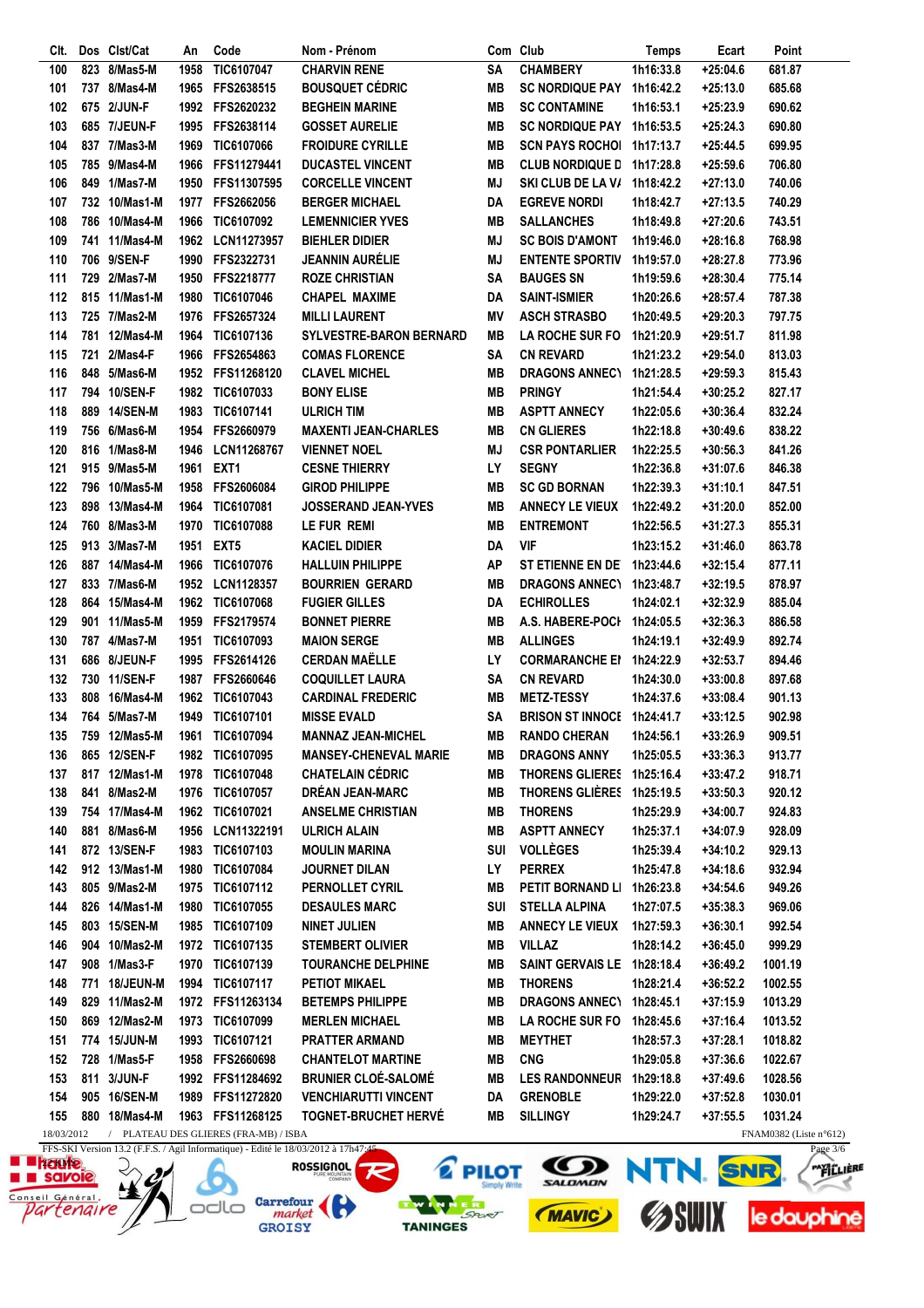| Clt.       |     | Dos Clst/Cat                   | An   | Code                                | Nom - Prénom                                                                      |                 | Com Club                                | <b>Temps</b> | Ecart      | Point                                          |
|------------|-----|--------------------------------|------|-------------------------------------|-----------------------------------------------------------------------------------|-----------------|-----------------------------------------|--------------|------------|------------------------------------------------|
| 156        | 711 | 9/JEUN-F                       | 1995 | FFS2647483                          | <b>GAUTHIER PERRINE</b>                                                           | MB              | <b>SC CONTAMINE</b>                     | 1h29:29.3    | $+38:00.1$ | 1033.32                                        |
| 157        |     | 814 13/Mas5-M                  | 1961 | TIC6107045                          | <b>CERLES JACQUES</b>                                                             | <b>MB</b>       | <b>MEYTHET</b>                          | 1h30:06.8    | +38:37.6   | 1050.32                                        |
| 158        |     | 896 6/Mas7-M                   | 1949 | TIC6107127                          | <b>ROBERT ALAIN</b>                                                               | <b>SA</b>       | <b>DRUMETTAZ</b>                        | 1h30:17.3    | +38:48.1   | 1055.08                                        |
| 159        |     | 834 13/Mas2-M                  |      | 1972 TIC6107063                     | <b>FAIVRE SYLVAIN</b>                                                             | <b>MB</b>       | <b>HERY/ALBY</b>                        | 1h30:35.3    | +39:06.1   | 1063.23                                        |
| 160        |     | 886 1/Mas2-F                   |      | 1974 FFS2655232                     | <b>BET DRENO DELPHINE</b>                                                         | <b>SA</b>       | <b>CN REVARD</b>                        | 1h30:57.1    | +39:27.9   | 1073.11                                        |
| 161        |     | 769 14/Mas2-M                  |      | 1972 TIC6107111                     | PERINET LUDOVIC                                                                   | <b>MB</b>       | <b>SALLANCHES</b>                       | 1h31:07.4    | +39:38.2   | 1077.78                                        |
| 162        |     | 830 9/Mas3-M                   | 1967 | TIC6107059                          | <b>DUFFOURNET LAURENT</b>                                                         | DA              | <b>VOIRON</b>                           | 1h31:18.6    | $+39:49.4$ | 1082.86                                        |
| 163        |     | 861 14/Mas5-M                  | 1961 | TIC6107026                          | <b>BAETENS ERIC</b>                                                               | MВ              | <b>AMPHION</b>                          | 1h32:38.6    | +41:09.4   | 1119.11                                        |
| 164        |     | 768 15/Mas5-M                  | 1961 | TIC6107090                          | <b>LEFEBVRE PATRICK</b>                                                           | <b>MB</b>       | <b>QUINTAL</b>                          | 1h32:44.9    | +41:15.7   | 1121.97                                        |
| 165        |     | 790 9/Mas6-M                   | 1954 | TIC6107031                          | <b>BOISIER THIERRY</b>                                                            | <b>MB</b>       | <b>DRAGONS ANNECY</b>                   | 1h32:48.2    | +41:19.0   | 1123.46                                        |
| 166        |     | 777 3/Mas4-F                   | 1963 | TIC6107128                          | <b>ROSSIGNOL SYLVIE</b>                                                           | <b>MB</b>       | <b>ANNECY</b>                           | 1h32:51.8    | +41:22.6   | 1125.09                                        |
| 167        |     | 857 14/SEN-F                   | 1989 | TIC6107065                          | <b>FRADET MARGO</b>                                                               | DA              | <b>GRENOBLE</b>                         | 1h33:30.4    | +42:01.2   | 1142.59                                        |
| 168        | 758 | 16/Mas5-M                      | 1957 | TIC6107025                          | <b>BACHELIER DENIS</b>                                                            | ΜJ              | <b>ROGNA</b>                            | 1h33:45.6    | +42:16.4   | 1149.48                                        |
| 169        |     | 780 10/Mas3-M                  | 1971 | TIC6107134                          | <b>SOURY LUDOVIC</b>                                                              | MВ              | <b>LA ROCHE SUR FO</b>                  | 1h33:50.3    | +42:21.1   | 1151.61                                        |
| 170        |     | 900 17/SEN-M                   | 1984 | <b>TIC6107131</b>                   | SARRABAYROUSE ADRIEN                                                              | MВ              | <b>THORENS</b>                          | 1h33:51.8    | +42:22.6   | 1152.29                                        |
| 171        |     | 838 2/Mas3-F                   | 1971 | <b>TIC6107067</b>                   | <b>FROIDURE MARIE</b>                                                             | <b>MB</b>       | <b>SCN PAYS ROCHOL</b>                  | 1h34:20.3    | $+42:51.1$ | 1165.20                                        |
| 172        |     | 766 17/Mas5-M                  | 1958 | TIC6107105                          | <b>MULLER JEAN PIERRE</b>                                                         | <b>MB</b>       | <b>ANNECY LE VIEUX</b>                  | 1h34:44.6    | $+43:15.4$ | 1176.21                                        |
| 173        |     | 809 15/SEN-F                   | 1984 | TIC6107116                          | <b>PESCHEUX ANNE-SOPHIE</b>                                                       | МB              | <b>ENTREMONT</b>                        | 1h34:52.5    | +43:23.3   | 1179.79                                        |
| 174        |     | 860 19/Mas4-M                  | 1966 | FFS2645037                          | <b>SUEUR YANNICK</b>                                                              | <b>MB</b>       | <b>CNG</b>                              | 1h35:00.4    | $+43:31.2$ | 1183.37                                        |
| 175        |     | 882 11/Mas3-M                  | 1967 | FFS11326560                         | <b>ORTH JEAN</b>                                                                  | <b>MB</b>       | <b>SKI CLUB D'AGY</b>                   | 1h35:03.8    | $+43:34.6$ | 1184.92                                        |
| 176        |     | 736 20/Mas4-M                  | 1964 | FFS2654861                          | <b>COMAS ERIC</b>                                                                 | <b>SA</b>       | <b>CN REVARD</b>                        | 1h35:05.3    | +43:36.1   | 1185.59                                        |
| 177        |     | 798 2/Mas5-F                   | 1961 | FFS11261666                         | <b>BARTHELEMY MARIANNE</b>                                                        | DA              | <b>SN GRANDES ROU:</b>                  | 1h36:05.5    | +44:36.3   | 1212.88                                        |
| 178        |     | 763 1/Mas1-F                   | 1979 | TIC6107097                          | <b>MARTI CÉLINE</b>                                                               | <b>SUI</b>      | <b>CHÊNE-BOURG</b>                      | 1h36:14.5    | +44:45.3   | 1216.96                                        |
| 179        |     | 739 12/Mas3-M                  | 1970 | TIC6107133                          | <b>SERAFIN-BEAUTE XAVIER</b>                                                      | MВ              | <b>CLUSES</b>                           | 1h36:51.9    | +45:22.7   | 1233.91                                        |
| 180        |     | 846 18/Mas5-M                  | 1961 | TIC6107075                          | <b>GUILLOCHEAU THIERRY</b>                                                        | <b>SA</b>       | <b>BARBERAZ</b>                         | 1h37:44.3    | +46:15.1   | 1257.65                                        |
| 181        |     | 748 3/Mas5-F                   | 1959 | TIC6107114                          | PERRIER EDITH                                                                     | <b>SA</b>       | <b>ALBENS</b>                           | 1h37:52.0    | +46:22.8   | 1261.14                                        |
| 182        |     | 797 13/Mas3-M                  | 1970 | FFS11282616                         | <b>HUMBERT REGIS</b>                                                              | MВ              | <b>THORENS-GLIERES</b>                  | 1h37:58.2    | +46:29.0   | 1263.95                                        |
| 183        |     | 917 14/Mas3-M                  | 1969 | TIC6107085                          | KOHLER CÉDRIC                                                                     | SUI             | <b>GENEVE</b>                           | 1h38:14.1    | +46:44.9   | 1271.16                                        |
| 184        |     | 820 3/Mas3-F                   | 1969 | TIC6107050                          | <b>CHEVILLON VALERIE</b>                                                          | <b>MB</b>       | <b>CNG GLIERES</b>                      | 1h38:16.3    | +46:47.1   | 1272.15                                        |
| 185        |     | 873 16/SEN-F                   | 1987 | FFS2195741                          | <b>CHARDON SANDRINE</b>                                                           |                 |                                         | 1h38:24.2    | +46:55.0   | 1275.73                                        |
| 186        |     | 742 2/Mas1-F                   | 1978 | TIC6107126                          | <b>RIVAIL LUCIE</b>                                                               | MВ              | <b>BEAUMONT</b>                         | 1h39:11.2    | +47:42.0   | 1297.03                                        |
| 187        |     | 885 2/Mas8-M                   | 1946 | LCN11313069                         | <b>BES ALAIN</b>                                                                  | PE              | <b>SC BEILLE</b>                        | 1h39:16.7    | +47:47.5   | 1299.53                                        |
| 188        |     | 866 4/JUN-F                    | 1992 | TIC6107023                          | <b>AUDEVARD ANNELISE</b>                                                          | <b>MB</b>       | <b>RANDO CHERAN</b>                     | 1h39:18.9    | +47:49.7   | 1300.52                                        |
| 189        |     | 744 4/Mas3-F                   | 1967 | LCN11269114                         | <b>FERRY FLORENCE</b>                                                             | <b>MB</b>       | <b>CN GLIERES</b>                       | 1h39:41.7    | +48:12.5   | 1310.86                                        |
| 190        |     | 807 15/Mas2-M                  |      | 1975 TIC6107042                     | <b>CARBILLET BENOIT</b>                                                           | <b>MB</b>       | <b>CHARVONNEX</b>                       | 1h40:02.4    | +48:33.2   | 1320.24                                        |
| 191        |     | 734 21/Mas4-M                  |      | 1962 FFS2176699                     | <b>BOURGEOIS GERARD</b>                                                           | MJ              | <b>US CHAUMERAN</b>                     | 1h40:06.0    | +48:36.8   | 1321.87                                        |
| 192        |     | 776 19/Mas5-M                  | 1958 | FFS11268127                         | <b>GAY PATRICE</b>                                                                | MВ              | <b>DRAGONS D'ANNE</b>                   | 1h40:29.6    | +49:00.4   | 1332.57                                        |
| 193        |     | 855 18/SEN-M                   | 1988 | <b>TIC6107028</b>                   | <b>BERNARD RÉMI</b>                                                               | DA              | <b>GRENOBLE</b>                         | 1h40:46.4    | +49:17.2   | 1340.18                                        |
| 194        |     | 804 7/Mas7-M                   | 1948 | TIC6107040                          | <b>BOURRIER FRANCOIS</b>                                                          | SΑ              | <b>CAF CHAMBERY</b>                     | 1h40:53.7    | +49:24.5   | 1343.49                                        |
| 195        |     | 884 20/Mas5-M                  | 1958 | TIC6107115                          | <b>PERRISSIER CHRISTIAN</b>                                                       | MВ              | <b>HERY/ALBY</b>                        | 1h40:57.3    | +49:28.1   | 1345.12                                        |
| 196        |     | 800 21/Mas5-M                  | 1957 | TIC6107037                          | <b>BOURLIOUX MICHEL</b>                                                           | <b>MJ</b>       | <b>LES ROUSSES</b>                      | 1h41:12.0    | +49:42.8   | 1351.78                                        |
|            |     | 806 8/Mas7-M                   |      |                                     | <b>CARRERA MANUEL</b>                                                             | LY              |                                         |              |            |                                                |
| 197        |     | 718 10/JEUN-F                  | 1950 | LCN11262042<br>FFS2614418           | <b>CAUDERON CLARISSE</b>                                                          | LY              | <b>LOMPNES</b><br><b>US CORMARANCHI</b> | 1h41:15.7    | +49:46.5   | 1353.46                                        |
| 198        |     |                                | 1995 |                                     |                                                                                   | MВ              |                                         | 1h41:25.6    | +49:56.4   | 1357.94<br>1374.08                             |
| 199        |     | 810 11/JEUN-F<br>888 22/Mas5-M | 1995 | LCN11264564                         | <b>VAUTEY CYRIELLE</b>                                                            | LY              | <b>CERVENS</b>                          | 1h42:01.2    | +50:32.0   | 1374.08                                        |
| 199        |     |                                | 1957 | TIC6107119                          | <b>PIARD DANIEL</b>                                                               |                 | <b>MONTAGNAT</b>                        | 1h42:01.2    | +50:32.0   |                                                |
| 201        |     | 850 4/Mas4-F                   | 1965 | TIC6107060                          | DURET JOCELYNE                                                                    | DA<br><b>MB</b> | ST BATHELEMY SE                         | 1h42:04.9    | +50:35.7   | 1375.75                                        |
| 202        |     | 788 10/Mas6-M<br>831 4/Mas5-F  | 1956 | TIC6107030                          | <b>BLANDIN MICHEL</b>                                                             | <b>AP</b>       | <b>THORENS</b>                          | 1h42:17.1    | +50:47.9   | 1381.28                                        |
| 203        |     |                                | 1961 | EXT <sub>6</sub>                    | TREMAINE MARYANNA                                                                 |                 | ST ETIENNE EN DE                        | 1h42:32.3    | +51:03.1   | 1388.17                                        |
| 204        |     | 863 11/Mas6-M<br>782 16/Mas2-M |      | 1953 FFS2622099                     | <b>CURTELIN MARC</b>                                                              | <b>MB</b>       | <b>DRAGONS ANNY</b>                     | 1h42:37.3    | +51:08.1   | 1390.44                                        |
| 205        |     |                                |      | 1972 TIC6107137                     | <b>TAILLEFUMIER LOIC</b>                                                          | MВ              | <b>CRANVES SALES</b>                    | 1h42:40.2    | +51:11.0   | 1391.75                                        |
| 206        |     | 789 5/Mas4-F                   |      | 1963 FFS2660938                     | <b>NIER FRANÇOISE</b>                                                             | MВ              | <b>CLUB NORDIQUE D</b>                  | 1h43:32.8    | +52:03.6   | 1415.59                                        |
| 207        |     | 875 9/Mas7-M                   |      | 1951 FFS11273638                    | <b>MOUTON ANDRÉ</b>                                                               | MВ              | 09263 CLUB NORDI                        | 1h43:33.1    | +52:03.9   | 1415.73                                        |
| 208        |     | 909 6/Mas4-F                   |      | 1962 FFS11261669                    | THENOT ODILE                                                                      | DA              | <b>SNGR OISANS</b>                      | 1h43:40.7    | +52:11.5   | 1419.17                                        |
| 209        |     | 717 23/Mas5-M                  |      | 1960 FFS502384                      | <b>LAFAY MICHEL</b>                                                               | DA              | <b>SNGR OISANS</b>                      | 1h43:41.9    | +52:12.7   | 1419.71                                        |
| 210        |     | 822 22/Mas4-M                  |      | 1965 TIC6107051                     | <b>CIVIER LAURENT</b>                                                             | MВ              | <b>CHAPEIRY</b>                         | 1h44:16.7    | +52:47.5   | 1435.48                                        |
| 211        |     | 839 17/Mas2-M                  |      | 1973 TIC6107039                     | <b>BOURRET PASCAL</b>                                                             | ΜJ              | <b>LES ROUSSES</b>                      | 1h44:53.3    | $+53:24.1$ | 1452.07                                        |
| 18/03/2012 |     |                                |      | PLATEAU DES GLIERES (FRA-MB) / ISBA | EES SKI Version 13.2 (E.E.S. / Agil Informationa). Editó la 18/03/2012 à 17h47.45 |                 |                                         |              |            | FNAM0382 (Liste $n^{\circ}612$ )<br>$D0$ $4/6$ |

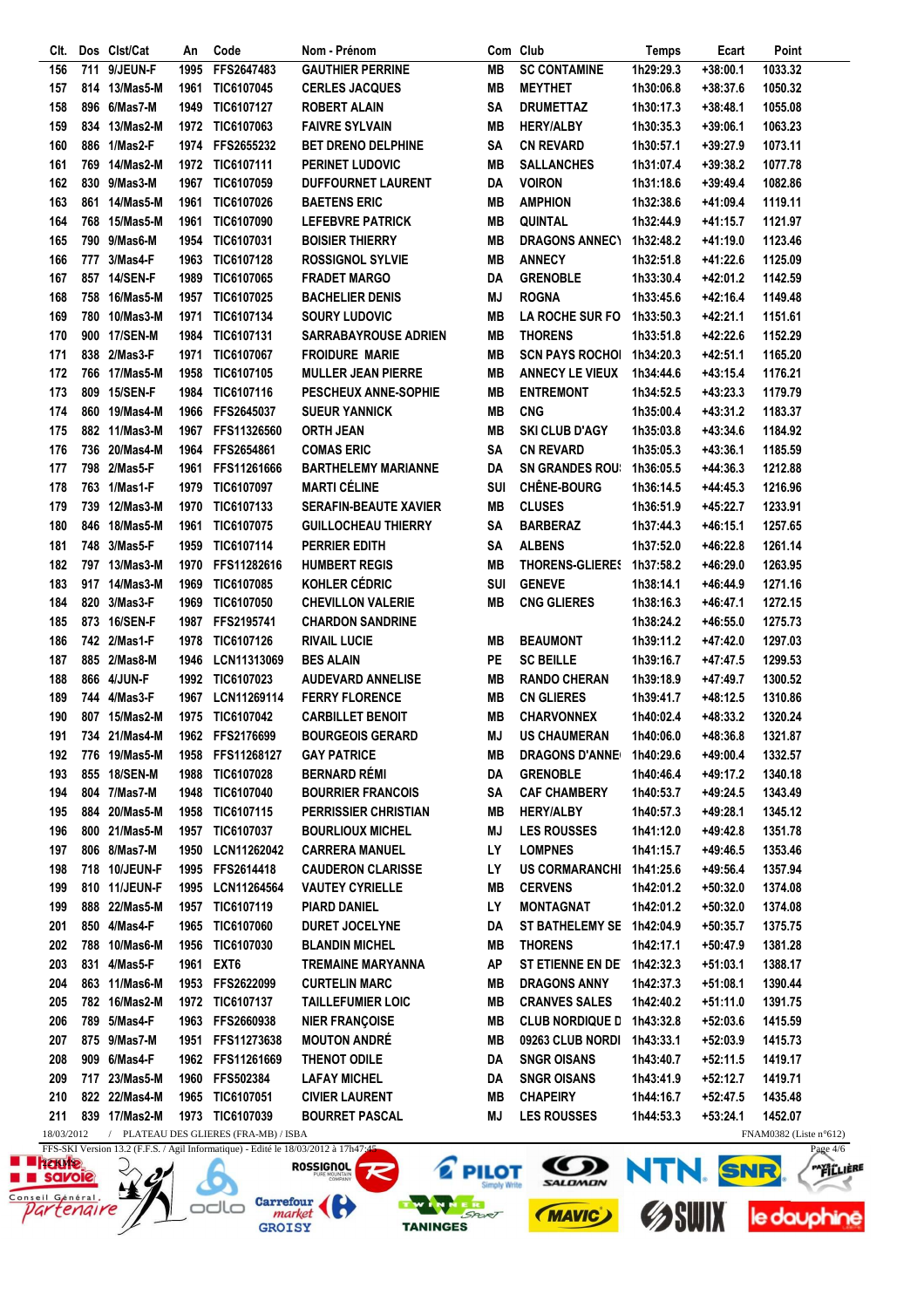| CIt.       |     | Dos Clst/Cat         | An   | Code                                  | Nom - Prénom                 |           | Com Club                 | Temps     | Ecart                | Point                  |
|------------|-----|----------------------|------|---------------------------------------|------------------------------|-----------|--------------------------|-----------|----------------------|------------------------|
| 212        | 778 | 18/Mas2-M            | 1976 | TIC6107129                            | <b>SALEH OLIVIER</b>         | <b>MB</b> | <b>ANNECY</b>            | 1h45:39.2 | $+54:10.0$           | 1472.87                |
| 213        |     | 752 19/SEN-M         | 1988 | TIC6107110                            | <b>PASQUIER JEREMY</b>       | <b>MB</b> | <b>NAVES</b>             | 1h46:16.7 | +54:47.5             | 1489.87                |
| 214        |     | 747 12/Mas6-M        | 1953 | LCN11263151                           | <b>TABARY FRANCOIS</b>       | <b>MB</b> | DRAGONS ANNEC\ 1h46:19.0 |           | $+54:49.8$           | 1490.91                |
| 215        |     | 762 24/Mas5-M        | 1958 | <b>TIC6107096</b>                     | <b>MARSEILLE DENIS</b>       | MВ        | <b>ANNECY LE VIEUX</b>   | 1h46:37.2 | $+55:08.0$           | 1499.16                |
| 216        |     | 854 17/SEN-F         |      | 1986 TIC6107083                       | <b>JOUNY MARINE</b>          | MВ        | <b>ANNECY LE VIEUX</b>   | 1h47:35.9 | $+56:06.7$           | 1525.76                |
| 217        |     | 791 3/Mas8-M         | 1943 | TIC6107079                            | <b>JACQUIER FRANCOIS</b>     | MВ        | <b>MAXILLY</b>           | 1h48:00.5 | $+56:31.3$           | 1536.91                |
| 218        |     | 832 13/Mas6-M        |      | 1954 TIC6107053                       | <b>DAMESIN ALAIN</b>         | SA        | <b>GRESY SUR AIX</b>     | 1h49:11.7 | +57:42.5             | 1569.18                |
| 219        |     | 859 3/Mas1-F         | 1981 | <b>TIC6107027</b>                     | <b>BAUD ALEXIA</b>           | MВ        | <b>FAUCIGNY</b>          |           | +57:56.2             | 1575.39                |
|            |     |                      |      |                                       |                              |           |                          | 1h49:25.4 |                      |                        |
| 220        |     | 770 5/Mas5-F         | 1960 | LCN11317001                           | <b>BERTON MARYLENE</b>       | DA        | <b>US ST EGREVE</b>      | 1h49:38.9 | $+58:09.7$           | 1581.50                |
| 221        |     | 856 2/Mas2-F         | 1976 | <b>TIC6107064</b>                     | <b>FARIZON-CLAUSS MURIEL</b> | MВ        | <b>GROISY</b>            | 1h50:07.1 | +58:37.9             | 1594.28                |
| 222        |     | 868 25/Mas5-M        | 1957 | TIC6107098                            | <b>MAURIN PHILIPPE</b>       | DA        | <b>GRENOBLE</b>          |           | 1h52:34.4 +1h01:05.2 | 1661.04                |
| 223        |     | 802 10/Mas7-M        | 1948 | TIC6107108                            | <b>NINET ANDRE</b>           | MВ        | <b>ANNECY LE VIEUX</b>   |           | 1h53:06.5 +1h01:37.3 | 1675.59                |
| 224        |     | 862 1/Mas6-F         | 1954 | TIC6107091                            | <b>LEMAITRE ANNIE</b>        | АP        | <b>CHATEAU VILLE VI</b>  |           | 1h53:18.0 +1h01:48.8 | 1680.80                |
| 225        |     | 844 23/Mas4-M        |      | 1962 TIC6107058                       | <b>DUBOIS FABIEN</b>         | DA        | <b>CHIMILIN</b>          |           | 1h54:51.3 +1h03:22.1 | 1723.08                |
| 226        |     | 890 6/Mas5-F         | 1958 | <b>TIC6107077</b>                     | <b>HERIVEAU CATHY</b>        | MВ        | <b>SALLANCHES</b>        |           | 1h54:55.1 +1h03:25.9 | 1724.80                |
| 227        |     | 894 26/Mas5-M        | 1960 | <b>TIC6107078</b>                     | <b>HERIVEAU JEAN-LOUIS</b>   | MВ        | <b>SALLANCHES</b>        |           | 1h54:56.8 +1h03:27.6 | 1725.57                |
| 228        |     | 755 4/Mas8-M         | 1944 | TIC6107102                            | <b>MORLET ALAIN</b>          | MJ        | <b>PRENOVEL</b>          |           | 1h55:39.4 +1h04:10.2 | 1744.88                |
| 229        |     | 902 15/Mas3-M        | 1968 | TIC6107082                            | <b>JOUNOT STEPHANE</b>       | MВ        | <b>BONNEVILLE</b>        |           | 1h56:30.5 +1h05:01.3 | 1768.04                |
| 230        |     | 842 1/Mas9-M         | 1940 | <b>TIC6107071</b>                     | <b>GINDRE ROBERT</b>         | MJ        | <b>SC GIRON</b>          |           | 2h01:22.8 +1h09:53.6 | 1900.50                |
| 231        |     | 767 7/Mas4-F         |      | 1962 FFS2660346                       | <b>GUEUGNEAU CATHERINE</b>   | BO        | <b>SC BASSIN MI</b>      |           | 2h05:02.7 +1h13:33.5 | 2000.16                |
| 232        |     | 828 11/Mas7-M        |      | 1951 TIC6107052                       | <b>COSTARELLA GIUSEPPE</b>   | ITA       | <b>SC BRUISSON</b>       |           | 2h05:35.7 +1h14:06.5 | 2015.12                |
| 233        |     | 818 7/Mas5-F         | 1958 | LCN11273520                           | <b>DELETRAZ HENRIETTE</b>    | MВ        | <b>CHARVONNEX</b>        |           | 2h07:46.3 +1h16:17.1 | 2074.30                |
| 234        |     | 903 5/Mas3-F         | 1971 | TIC6107145                            | <b>WURTZ LAURENCE</b>        | ΜV        | <b>STRASBOURG</b>        |           | 2h08:24.9 +1h16:55.7 | 2091.80                |
|            |     |                      |      |                                       |                              |           |                          |           |                      |                        |
| 235        |     | 827 24/Mas4-M        | 1965 | TIC6107044                            | <b>CAUDERON GUY</b>          | LY        | <b>SAINT MAURICE DE</b>  |           | 2h09:19.2 +1h17:50.0 | 2116.41                |
| 236        |     | 749 19/Mas2-M        |      | 1976 TIC6107113                       | PERNOLLET JEAN LUC           | MВ        | PETIT BORNAND LI         |           | 2h10:25.0 +1h18:55.8 | 2146.23                |
| 237        |     | 784 27/Mas5-M        | 1960 | <b>FFS1126235</b>                     | <b>GUEUGNEAU PHILIPPE</b>    | BO        | <b>SKI CLUB BASSIN I</b> |           | 2h14:34.5 +1h23:05.3 | 2259.30                |
| 238        |     | 876 6/Mas3-F         |      | 1967 TIC6107107                       | <b>NICOD PASCALE</b>         | SΑ        | <b>SAINT OURS</b>        |           | 2h15:07.4 +1h23:38.2 | 2274.21                |
| 239        |     | 753 16/Mas3-M        |      | 1970 TIC6107106                       | <b>NICOD OLIVIER</b>         | SA        | <b>SAINT OURS</b>        |           | 2h15:08.5 +1h23:39.3 | 2274.71                |
| 240        |     | 891 18/SEN-F         |      | 1982 TIC6107122                       | <b>RABUT FLORENCE</b>        | LY        | <b>LYON</b>              |           | 2h21:06.1 +1h29:36.9 | 2436.77                |
| 241        |     | 740 19/SEN-F         |      | 1984 LCN11281751                      | <b>WISSOLQ ALICE</b>         | MВ        | <b>ASO NTN-SNR</b>       |           | 2h38:15.1 +1h46:45.9 | 2903.10                |
| 242        |     | 840 4/Mas1-F         | 1980 | TIC6107056                            | <b>DORPHIN BETTY</b>         | MВ        | <b>LE FAYET</b>          |           | 2h38:19.5 +1h46:50.3 | 2905.10                |
|            |     | <b>ABANDONS (13)</b> |      |                                       |                              |           |                          |           |                      |                        |
|            |     | 663 /Mas1-M          |      | 1979 FFS100008                        | <b>BOURY JEROME</b>          | SΑ        | <b>CS LA FECLAZ</b>      | Abd       |                      |                        |
|            |     | 687 / Mas 2-M        |      | 1976 FFS1392473                       | <b>GRAVIER SYLVAIN</b>       | SΑ        | <b>CS VAL CENIS</b>      | Abd       |                      |                        |
|            |     | 692 /JEUN-M          |      | 1994 FFS2639065                       | <b>AUGER ANTOINE</b>         | MJ        | <b>SC ABBAYE</b>         | Abd       |                      |                        |
|            |     | 695 /JUN-M           |      | 1993 FFS2353956                       | LE GOUIL KEVIN               | MВ        | <b>DRAGONS ANNY</b>      | Abd       |                      |                        |
|            |     |                      |      |                                       |                              |           |                          |           |                      |                        |
|            |     | 697 /SEN-M           |      | 1986 FFS11317776                      | CAIREY-REMONNAY EMMANUEL MJ  |           | <b>LA CLUSE</b>          | Abd       |                      |                        |
|            |     | 772 /Mas5-M          |      | 1960 TIC6107118                       | PETIOT VINCENT               | MB        | <b>THORENS</b>           | Abd       |                      |                        |
|            |     | 835 / Mas 3-F        |      | 1969 TIC6107041                       | <b>BROUZE-BUFFET CORINNE</b> | MВ        | Publier                  | Abd       |                      |                        |
|            |     | 836 /Mas1-M          |      | 1978 TIC6107054                       | <b>DELANNOY LAURENT</b>      | IF        | <b>ORLEANS</b>           | Abd       |                      |                        |
|            |     | 852 /SEN-M           |      | 1982 TIC6107062                       | <b>ESCANDE FABIEN</b>        | DA        | <b>ROMANS</b>            | Abd       |                      |                        |
|            |     | 858 / Mas6-M         |      | 1954 TIC6107087                       | <b>LAPOSTOLE ALAIN</b>       | MB.       | <b>ANNECY</b>            | Abd       |                      |                        |
|            |     | 867 / Mas4-F         |      | 1962 TIC6107069                       | <b>GAGHEN REBECCA</b>        | IF.       | <b>PARIS</b>             | Abd       |                      |                        |
|            |     | 878 /JEUN-M          |      | 1995 TIC6107074                       | <b>GUILLOCHEAU JORAN</b>     | SA        | <b>BARBERAZ</b>          | Abd       |                      |                        |
|            |     | 910 /SEN-M           |      | 1986 EXT3                             | <b>GAY MAXIME</b>            | MВ        | <b>ANNECY</b>            | Abd       |                      |                        |
|            |     | <b>ABSENTS (10)</b>  |      |                                       |                              |           |                          |           |                      |                        |
|            |     | 652 /JUN-F           |      | 1992 FFS2613211                       | HUDRY CLERGEON GAELLE        | MB        | <b>SC GD BORNAN</b>      | Abs       |                      |                        |
|            |     | 655 /SEN-F           |      | 1982 FFS2192140                       | <b>ANDRE MANON</b>           | MB.       | <b>SC GD BORNAN</b>      | Abs       |                      |                        |
|            |     |                      |      |                                       |                              |           |                          |           |                      |                        |
|            |     | 662 /JEUN-M          |      | 1994 FFS2628106                       | <b>VULLIET TANGUY</b>        | MB        | <b>SCNP ROCHOIS</b>      | Abs       |                      |                        |
|            |     | 733 /Mas6-M          |      | 1954 FFS2146152                       | <b>LEMENNICIER MARCEL</b>    | MB        | <b>CS MEGEVE</b>         | Abs       |                      |                        |
|            |     | 765 /Mas7-M          |      | 1950 TIC6107104                       | <b>MOURIER JACQUES</b>       | MB        | <b>ANNECY LE VX</b>      | Abs       |                      |                        |
|            |     | 775 /Mas2-M          |      | 1972 TIC6107124                       | <b>REMONT FLORENT</b>        | MB        | THONES                   | Abs       |                      |                        |
|            |     | 801 / Mas 2-M        |      | 1972 TIC6107038                       | <b>BOURQUIN VINCENT</b>      |           | SUI MEYRIN               | Abs       |                      |                        |
|            |     | 819 / Mas 7-M        |      | 1949 TIC6107049                       | <b>CHENEVAL ROLAND</b>       | MB        | <b>ONNION</b>            | Abs       |                      |                        |
|            |     | 824 / Mas 3-F        |      | 1970 FFS11305705                      | <b>HEMPHILL CHRISTINE</b>    | MB        | <b>LA CLUSAZ</b>         | Abs       |                      |                        |
| 18/03/2012 |     |                      |      | / PLATEAU DES GLIERES (FRA-MB) / ISBA |                              |           |                          |           |                      | FNAM0382 (Liste n°612) |
| EEC CIZIAL |     |                      |      |                                       | $10/02/0010 \times 171.17.4$ |           |                          |           |                      |                        |